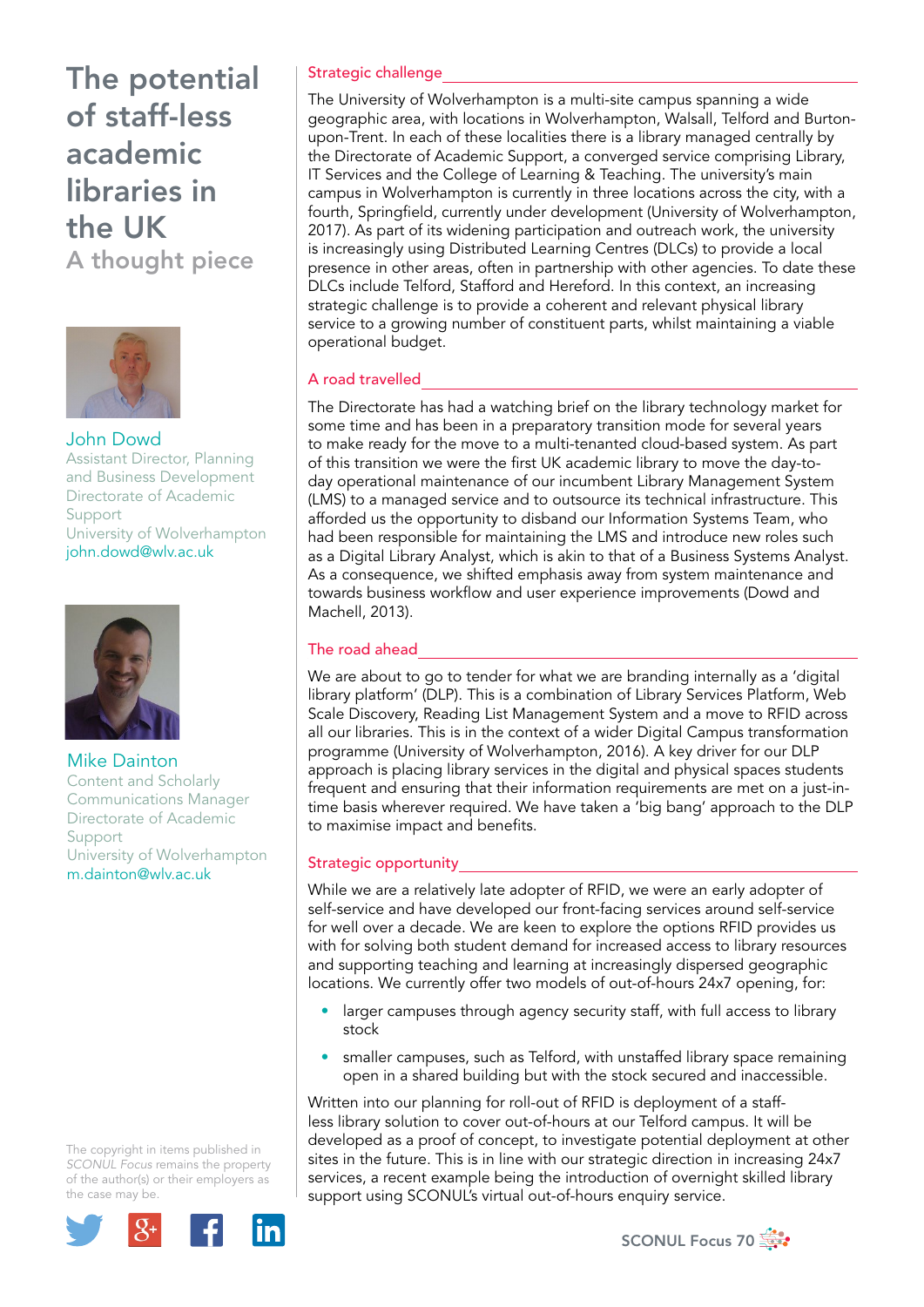Our overall strategic approach in using technology is to reduce administrative transactional activity. This will enable us to re-focus our staff profile on new and emerging specialisms, e.g. digital capabilities, research data management, etc.

### The staff-less library

Johanssen (2017) describes the 'open library', as distinct from the 'self-service' library, by virtue of its offering users prolonged opening hours during which at least some portion is entirely unstaffed. Through use of technology, open libraries continue to allow library users to discover, access, use and borrow physical library materials.

The technology behind the open library concept interfaces with self-service kiosks and the LMS, to monitor and control a range of building systems, including security, door access, lights, cameras, etc. It is commonly used in conjunction with RFID-tagged book stock, which allows logging of items leaving the building unissued in addition to simply reporting alarm trigger events.

The first open libraries emerged in Denmark in 2004, and the concept has been widely adopted in public libraries – initially in Scandinavia (Holmgaard Larsen, 2013), but today across the world (Johanssen, 2017). In the UK, by July 2016 there were 24 public libraries in nine local authorities which had implemented the open library concept (Kelly, 2016). Open libraries have been used as an option by some UK local authorities to maintain or extend library opening hours at a time when austerity is forcing reduced opening hours and library closure.

## Proof of concept

Student feedback has welcomed 24x7 access to the library at Telford but has been tinged with frustration due to lack of comparable access to stock. Our aim at Telford is to provide users with access to library space and physical library resources out of hours without additional staffing costs. This will be achieved through adoption of an open library solution consisting of:

- door access controlled by library card
- security cameras monitoring library space (already in place)
- event-driven photographs at library security gates (e.g. photo is taken of anyone setting the alarm off as they leave the library)
- security gates capable of reading and reporting on material which leaves the library unissued; and any associated library card on the person triggering the alarm.

At this stage, this pilot will not include the broader open library capabilities around building management.

In developing the parameters of our proof of concept we recognise a distinction from many public libraries because at Wolverhampton our campuses provide a closed environment which is staffed by security staff and subject to CCTV monitoring 24 hours a day, thus reducing many of the security concerns that have been raised in the public library arena.

#### Strategic aspirations

We are not aware of any other UK academic libraries that have adopted a technological approach to the staff-less library, although clearly operating small libraries on a trust basis is not a new concept in UK higher education. We also appreciate that staff-less libraries have developed a negative connotation by association with austerity measures, particularly in the public library sector. Thus, rightly or wrongly, public opinion has tended to identify staff-less libraries with job-cuts, loss of service and security concerns (Public Libraries News, 2017).

The copyright in items published in *SCONUL Focus* remains the property of the author(s) or their employers as the case may be.



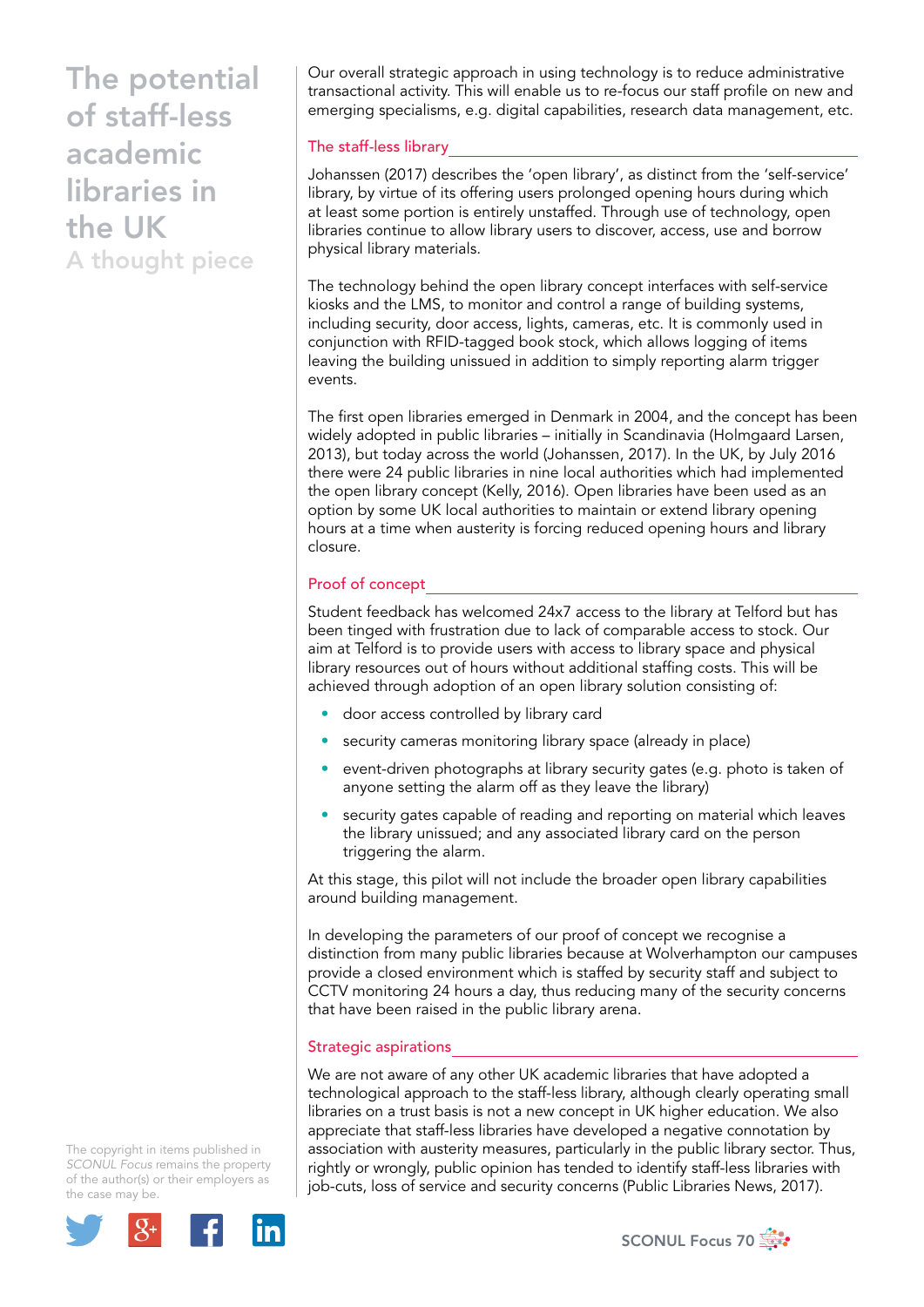The premise for our proof of concept can be divided in to three overlapping areas:

*1 Potential to realign staff resources in order to focus and maximise our efforts on student impact and attainment and wider university imperatives (see table below)*

We appreciate that this will require our skill set to widen out beyond traditional library skills, e.g. see above regarding Digital Library Analyst role. In this context, open libraries technology facilitates the required re-profiling.

Open access and open data with regard to knowledge-sharing

Increased support for on-line / blended learning regardless of location

Staff and student development, e.g. digital capabilities

Supporting the institution with regard to the changing quality assessment and assurance regime, e.g. TEF, REF 2021

Proliferation of partnerships and growth in broader university community, e.g. increased number of apprenticeships and development of TNE offer

*Key extracts from Directorate of Academic Support's Strategic Plan 2016–2021*

A focus for all libraries in recent decades has been seeking efficiencies with regard to the supply chain, e.g. shelf-ready and cataloguing. We believe this is the next evolutionary step in workflow improvement with regard to content management.

*2 Influence future space design in order to realise the benefits of shared and flexible open library environments within the workflow of our users*

For some time library design has been predicated on open and flexible learning spaces that facilitate the changing needs of the academic endeavour and changing pedagogies, e.g. inclusive, flipped and flexible learning. This is in contrast to the need to maintain stock integrity, which necessitates staffed access control at a single entry point. This has a consequential impact on the flow within and through library space and reduces our potential to truly colocate alongside and within other university services and space.

Furthermore, there is an increasing requirement to provide library services in new and geographically dispersed environments either to meet university strategic initiatives, e.g. DLCs, or to respond rapidly to peaks in local demand, e.g. through pop-up libraries. There are significant cost benefits in considering open-library technology instead of or alongside staffed access control. For relatively low capital investment and nominal ongoing costs, the open-library concept has the potential to revolutionise library design and resolve the increasing demand for dispersed library services. This proof of concept is timely as we are at an early planning stage for reimagining our main library, and the DLP project provides us with an opportunity to test innovative approaches to the use of technology on a small scale in our physical spaces and the potential to influence future building design.

*3 Extend our basic core service offer without adding to staffing overhead costs*

At present our staffing budget for agency staff is fixed and the cost rises annually. We appreciate the importance of agency security staff in maintaining building and stock integrity. However, we see little evidence that this provides added value for our users, so the use of agency staff is not true value for money. In addition, due to the high proportion of a library's budget spent on

The copyright in items published in *SCONUL Focus* remains the property of the author(s) or their employers as the case may be.